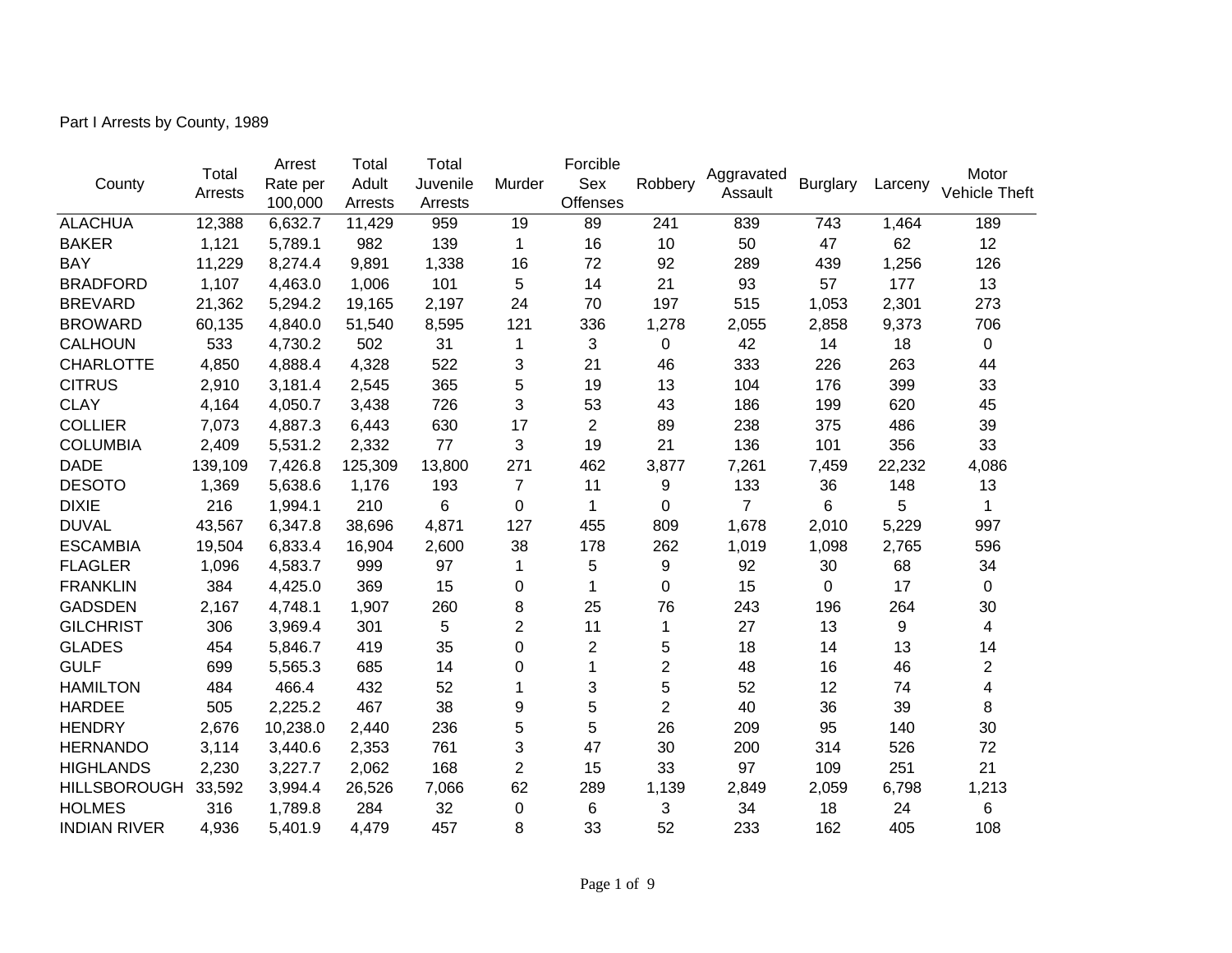Part I Arrests by County, 1989

|                   | Total   | Arrest   | Total   | Total    |                | Forcible       |         | Aggravated |                 |                                                                                                                                                                                                          | Motor                |
|-------------------|---------|----------|---------|----------|----------------|----------------|---------|------------|-----------------|----------------------------------------------------------------------------------------------------------------------------------------------------------------------------------------------------------|----------------------|
| County            | Arrests | Rate per | Adult   | Juvenile | Murder         | Sex            | Robbery | Assault    | <b>Burglary</b> | Larceny<br>181<br>40<br>3<br>574<br>2,033<br>2,228<br>89<br>8<br>92<br>1,077<br>1,263<br>535<br>850<br>167<br>852<br>167<br>4,760<br>547<br>5,405<br>1,190<br>6,207<br>3,380<br>313<br>577<br>838<br>240 | <b>Vehicle Theft</b> |
|                   |         | 100,000  | Arrests | Arrests  |                | Offenses       |         |            |                 |                                                                                                                                                                                                          |                      |
| <b>JACKSON</b>    | 1,773   | 3,961.9  | 1,679   | 94       | 9              | 20             | 26      | 128        | 73              |                                                                                                                                                                                                          | 23                   |
| <b>JEFFERSON</b>  | 554     | 4,426.3  | 473     | 81       | 1              | 6              | 24      | 48         | 38              |                                                                                                                                                                                                          | 6                    |
| <b>LAFAYETTE</b>  | 201     | 3,719.5  | 200     | 1        | 0              | 3              | 0       | 20         | $\mathbf 0$     |                                                                                                                                                                                                          | 0                    |
| <b>LAKE</b>       | 4,719   | 3,224.8  | 3,863   | 856      | 11             | 51             | 65      | 272        | 329             |                                                                                                                                                                                                          | 107                  |
| LEE               | 12,730  | 3,922.7  | 10,565  | 2,165    | 30             | 84             | 229     | 289        | 775             |                                                                                                                                                                                                          | 253                  |
| <b>LEON</b>       | 11,982  | 6,221.9  | 9,524   | 2,458    | 8              | 73             | 136     | 504        | 741             |                                                                                                                                                                                                          | 369                  |
| LEVY              | 972     | 3,859.9  | 914     | 58       | 0              | 18             | 13      | 62         | 38              |                                                                                                                                                                                                          | 16                   |
| <b>LIBERTY</b>    | 261     | 5,486.7  | 260     | 1        | 1              | $\overline{2}$ | 0       | 16         | 6               |                                                                                                                                                                                                          | $\mathbf{1}$         |
| <b>MADISON</b>    | 755     | 4,575.8  | 677     | 78       | 1              | 6              | 9       | 85         | 43              |                                                                                                                                                                                                          | 15                   |
| <b>MANATEE</b>    | 12,538  | 6,373.4  | 11,798  | 740      | 35             | 72             | 169     | 737        | 384             |                                                                                                                                                                                                          | 51                   |
| <b>MARION</b>     | 10,047  | 5,267.3  | 8,413   | 1,634    | 21             | 70             | 195     | 309        | 754             |                                                                                                                                                                                                          | 213                  |
| <b>MARTIN</b>     | 4,930   | 5,101.6  | 4,453   | 477      | 13             | 27             | 61      | 332        | 231             |                                                                                                                                                                                                          | 40                   |
| <b>MONROE</b>     | 8,542   | 10,817.3 | 8,121   | 421      | 11             | 21             | 71      | 340        | 292             |                                                                                                                                                                                                          | 122                  |
| <b>NASSAU</b>     | 1,622   | 3,888.8  | 1,412   | 210      | $\overline{2}$ | 24             | 20      | 98         | 92              |                                                                                                                                                                                                          | 34                   |
| <b>OKALOOSA</b>   | 6,246   | 3,965.3  | 5,521   | 725      | 15             | 29             | 49      | 240        | 327             |                                                                                                                                                                                                          | 95                   |
| <b>OKEECHOBEE</b> | 1,983   | 6,623.0  | 1,855   | 128      | 1              | $\overline{7}$ | 9       | 126        | 66              |                                                                                                                                                                                                          | 15                   |
| <b>ORANGE</b>     | 38,063  | 5,820.2  | 34,212  | 3,851    | 40             | 181            | 445     | 1,209      | 1,497           |                                                                                                                                                                                                          | 893                  |
| <b>OSCEOLA</b>    | 4,597   | 4,709.8  | 4,131   | 466      | $\overline{7}$ | 35             | 56      | 215        | 314             |                                                                                                                                                                                                          | 69                   |
| PALM BEACH        | 37,643  | 4,349.2  | 33,341  | 4,302    | 47             | 140            | 665     | 2,092      | 2,165           |                                                                                                                                                                                                          | 781                  |
| <b>PASCO</b>      | 10,323  | 3,789.3  | 8,980   | 1,343    | 13             | 39             | 62      | 481        | 578             |                                                                                                                                                                                                          | 132                  |
| <b>PINELLAS</b>   | 36,796  | 4,301.5  | 31,565  | 5,231    | 36             | 194            | 364     | 2,124      | 2,066           |                                                                                                                                                                                                          | 472                  |
| <b>POLK</b>       | 17,857  | 4,346.2  | 16,294  | 1,563    | 61             | 64             | 277     | 877        | 910             |                                                                                                                                                                                                          | 216                  |
| <b>PUTNAM</b>     | 1,730   | 2,753.5  | 1,414   | 316      | 5              | 50             | 39      | 123        | 259             |                                                                                                                                                                                                          | 43                   |
| ST. JOHNS         | 2,883   | 3,416.3  | 2,630   | 253      | 26             | 19             | 48      | 241        | 211             |                                                                                                                                                                                                          | 101                  |
| <b>ST. LUCIE</b>  | 6,798   | 4,746.7  | 5,972   | 826      | 53             | 46             | 135     | 747        | 459             |                                                                                                                                                                                                          | 162                  |
| <b>SANTA ROSA</b> | 2,335   | 3,365.8  | 2,058   | 277      | 4              | 19             | 14      | 87         | 153             |                                                                                                                                                                                                          | 63                   |
| <b>SARASOTA</b>   | 17,250  | 637.0    | 15,252  | 1,998    | 14             | 66             | 225     | 736        | 759             | 1,764                                                                                                                                                                                                    | 226                  |
| <b>SEMINOLE</b>   | 11,581  | 4,120.6  | 9,878   | 1,703    | 19             | 40             | 170     | 465        | 736             | 1,777                                                                                                                                                                                                    | 200                  |
| <b>SUMTER</b>     | 1,464   | 4,683.3  | 1,277   | 187      | 7              | 19             | 25      | 105        | 86              | 187                                                                                                                                                                                                      | 35                   |
| <b>SUWANNEE</b>   | 453     | 1,636.1  | 435     | 18       | 4              | 4              | 8       | 49         | 49              | 87                                                                                                                                                                                                       | 9                    |
| <b>TAYLOR</b>     | 1,362   | 6,910.2  | 1,215   | 147      | 4              | 5              | 10      | 52         | 38              | 130                                                                                                                                                                                                      | 19                   |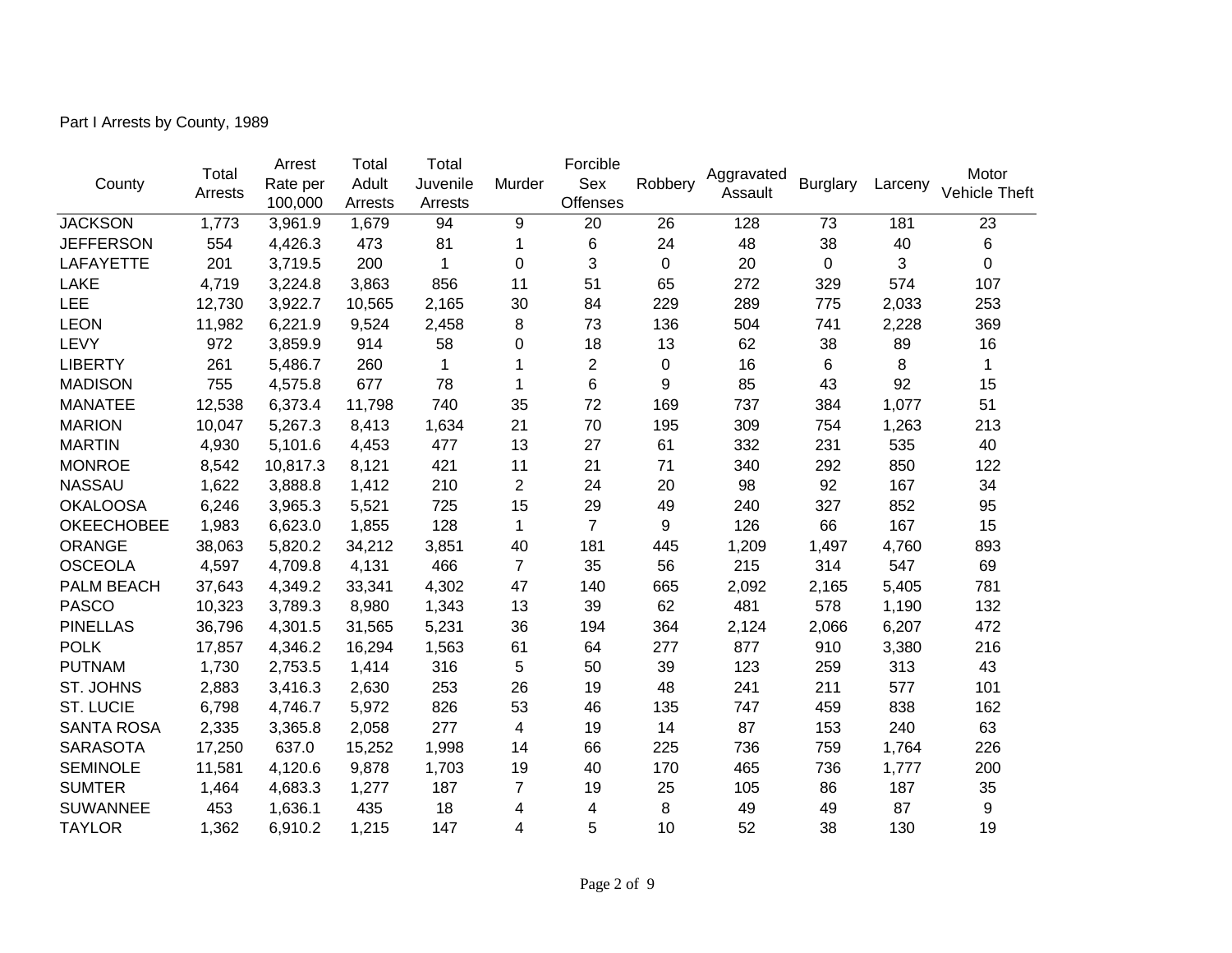Part I Arrests by County, 1989

| County            | Total<br>Arrests | Arrest<br>Rate per<br>100,000 | Total<br>Adult<br>Arrests | Total<br>Juvenile<br>Arrests | Murder | Forcible<br>Sex<br><b>Offenses</b> | Robbery | Aggravated<br>Assault | <b>Burglary</b> | Larcenv | Motor<br>Vehicle Theft |
|-------------------|------------------|-------------------------------|---------------------------|------------------------------|--------|------------------------------------|---------|-----------------------|-----------------|---------|------------------------|
| <b>UNION</b>      | 224              | 2,138.6                       | 199                       | 25                           |        | 4                                  |         | 6                     | 18              | 18      | າ                      |
| <b>VOLUSIA</b>    | 24,133           | 6.702.7                       | 21.747                    | 2,386                        | 22     | 95                                 | 237     | 785                   | 908             | 2,294   | 390                    |
| WAKULLA           | 696              | 4.805.0                       | 634                       | 62                           | 5      | 9                                  |         | 31                    | 46              | 22      | 27                     |
| <b>WALTON</b>     | 1,127            | 3.983.5                       | 1.055                     | 72                           |        | 15                                 | 9       | 49                    | 55              | 57      |                        |
| <b>WASHINGTON</b> | 278              | 16.76.6                       | 237                       | 41                           |        |                                    | 4       | 41                    | 31              | 13      | 4                      |
| Total             | 683,453          | 5.340.6                       | 601,873                   | 81,580                       | .291   | 3,829                              | 12.261  | 33,256                | 35,498          | 95,793  | 13,960                 |

SOURCE: Florida Department of Law Enforcement. (1990). Crime in Florida, Florida uniform crime report, 1989. Tallahassee, FL: FDLE.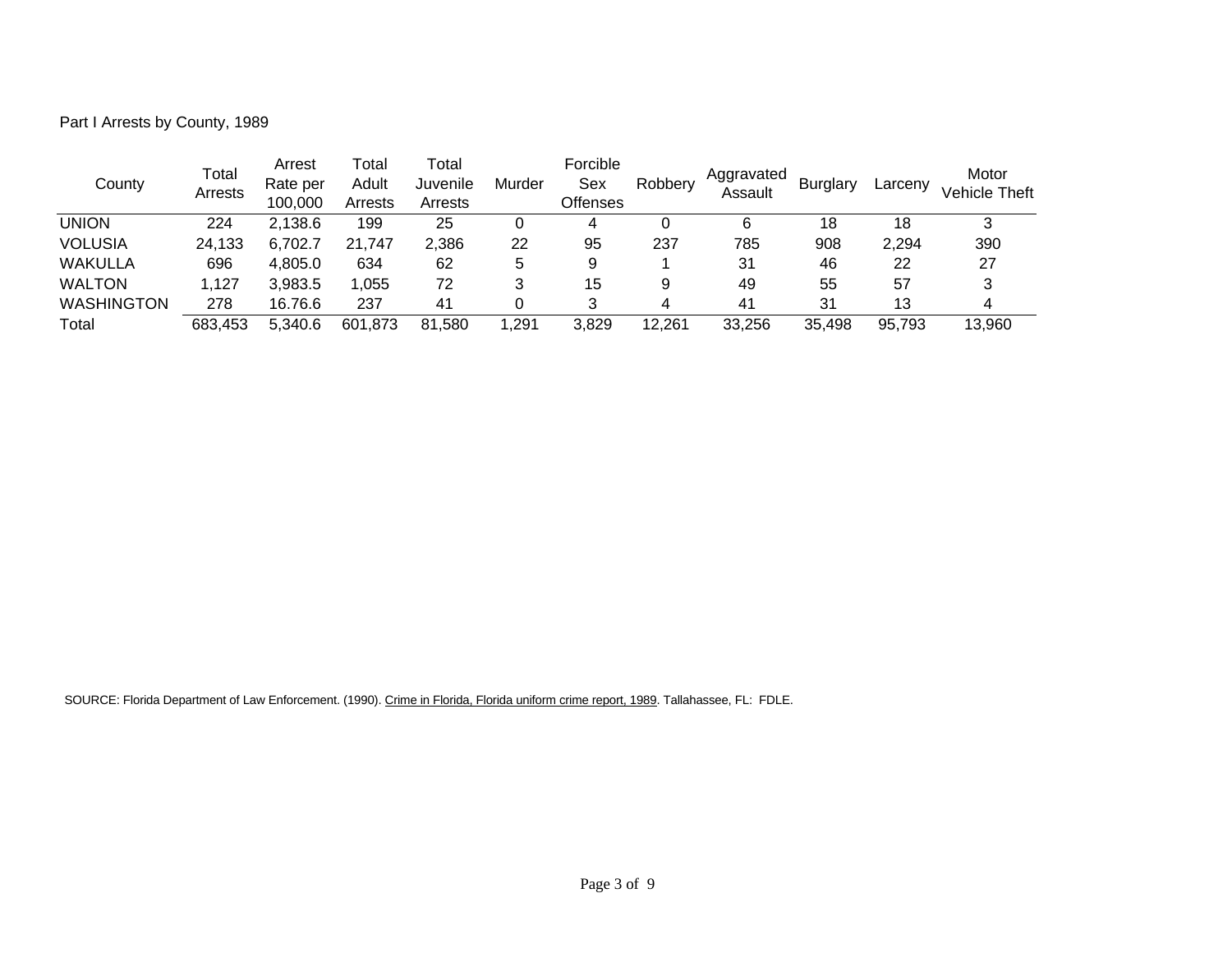Part II Arrests by County, 1989

| County              | Manslaughter | Kidnap/<br>Abduction | Arson          | Simple<br>Assault | Drug<br>Narcotic:<br>Sale | Drug<br>Narcotic:<br>Possession | <b>Bribery</b> | Embezzlement   | Fraud          | Counterfeit/<br>Forgery | Extortion/<br>Blackmail |
|---------------------|--------------|----------------------|----------------|-------------------|---------------------------|---------------------------------|----------------|----------------|----------------|-------------------------|-------------------------|
| <b>ALACHUA</b>      | 2            | 17                   | 13             | 740               | 337                       | 1,023                           | 1              | 96             | 197            | 303                     | 6                       |
| <b>BAKER</b>        | 0            | 3                    | 1              | 46                | 65                        | 20                              | 0              | 3              | $\Omega$       | 29                      |                         |
| <b>BAY</b>          |              | 10                   | 4              | 743               | 389                       | 633                             | 0              | 2              | 67             | 118                     |                         |
| <b>BRADFORD</b>     | 0            | 0                    | $\overline{2}$ | 60                | 70                        | 100                             | 0              | 5              | 5              | 16                      |                         |
| <b>BREVARD</b>      | 8            | 5                    | 28             | 736               | 677                       | 2,000                           | 0              | 3              | 107            | 129                     |                         |
| <b>BROWARD</b>      | 5            | 30                   | 56             | 4,451             | 2,538                     | 9,344                           | 3              | 976            | 702            | 263                     | 80                      |
| <b>CALHOUN</b>      | 0            | 1                    | $\mathbf 0$    | 46                | 66                        | 54                              | $\mathbf 0$    | 5              | 9              | 3                       | 0                       |
| <b>CHARLOTTE</b>    | 4            | 6                    | 9              | 102               | 319                       | 283                             | 0              | 26             | 69             | 37                      |                         |
| <b>CITRUS</b>       | 0            | 0                    | 8              | 115               | 92                        | 139                             | 0              | 5              | 21             | 38                      |                         |
| <b>CLAY</b>         | 4            | 4                    | $\overline{2}$ | 148               | 263                       | 233                             | 0              | $\overline{7}$ | 25             | 26                      | 0                       |
| <b>COLLIER</b>      | 4            | 4                    | 9              | 57                | 150                       | 799                             |                | 11             | 63             | 89                      |                         |
| <b>COLUMBIA</b>     | 0            | $\overline{2}$       | 1              | 193               | 57                        | 193                             |                | 0              | 17             | 13                      |                         |
| <b>DADE</b>         | 32           | 89                   | 112            | 5,174             | 3,173                     | 13,784                          | 12             | 83             | 841            | 461                     | 72                      |
| <b>DESOTO</b>       | 4            | 1                    | $\overline{2}$ | 22                | 54                        | 86                              | 1              | 23             | 29             | 25                      | 0                       |
| <b>DIXIE</b>        | 0            | 0                    | 0              | $\overline{2}$    | 22                        | 0                               | 0              | 0              | $\mathbf 0$    | 6                       | 0                       |
| <b>DUVAL</b>        | 8            | 31                   | 34             | 1,332             | 1,877                     | 2,117                           | 0              | $\overline{7}$ | 227            | 490                     | $\overline{2}$          |
| <b>ESCAMBIA</b>     | 3            | 28                   | 23             | 727               | 628                       | 1,018                           | 0              | 79             | 373            | 230                     | $\overline{2}$          |
| <b>FLAGLER</b>      | 2            | 1                    | $\mathbf 1$    | 20                | 48                        | 103                             | 0              | 6              | 10             | 11                      |                         |
| <b>FRANKLIN</b>     | 0            | $\Omega$             | $\Omega$       | 25                | 42                        | 30                              | 0              | 0              | $\overline{2}$ | 6                       | 0                       |
| <b>GADSDEN</b>      |              |                      | $\overline{2}$ | 121               | 98                        | 241                             | 0              | 0              | 8              | 15                      |                         |
| <b>GILCHRIST</b>    | 2            |                      | $\mathbf 0$    | 9                 | 10                        | 43                              |                |                | $\overline{2}$ | $\overline{c}$          |                         |
| <b>GLADES</b>       |              |                      | $\mathbf 0$    | 38                | 10                        | 42                              | 0              | 0              | 3              | 4                       |                         |
| <b>GULF</b>         | 0            |                      | 4              | 44                | 24                        | 88                              | 0              | 0              | $\overline{c}$ | 5                       |                         |
| <b>HAMILTON</b>     | 0            |                      |                | 28                | 52                        | 33                              |                | 0              | $\overline{2}$ | $\overline{7}$          |                         |
| <b>HARDEE</b>       | 0            |                      | $\overline{2}$ | $\overline{2}$    | 32                        | 36                              | 0              | 10             | 5              | 3                       |                         |
| <b>HENDRY</b>       | 2            | $\overline{2}$       | 3              | 35                | 122                       | 102                             | 0              | 28             | 127            | 29                      |                         |
| <b>HERNANDO</b>     |              | 5                    | 11             | 259               | 114                       | 89                              | 0              | 0              | 31             | 15                      |                         |
| <b>HIGHLANDS</b>    | $\Omega$     | 1                    | $\overline{2}$ | 91                | 88                        | 115                             | 1              | 32             | 20             | 1                       |                         |
| <b>HILLSBOROUGH</b> | 16           | 55                   | 37             | 1,948             | 1,489                     | 3,743                           | 2              | 197            | 682            | 308                     | 11                      |
| <b>HOLMES</b>       | 0            | $\overline{2}$       | 1              | 14                | 11                        | 19                              | 0              | 0              | 1              | $\overline{2}$          | 0                       |
| <b>INDIAN RIVER</b> | 5            | $\overline{7}$       | $\overline{2}$ | 140               | 201                       | 645                             |                | 0              | 38             | 48                      |                         |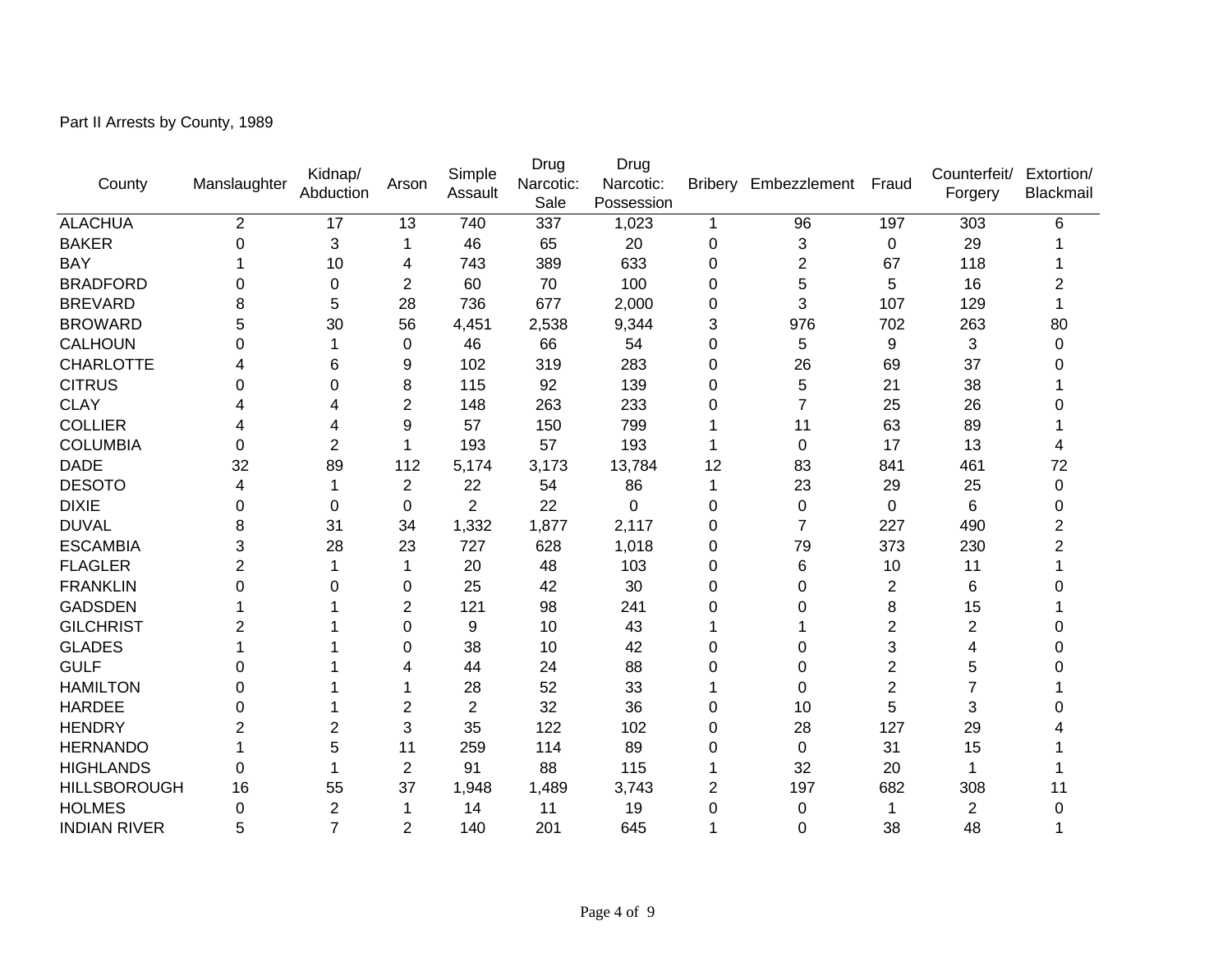| Part II Arrests by County, 1989 |  |
|---------------------------------|--|
|                                 |  |

| County            | Manslaughter   | Kidnap/<br>Abduction | Arson          | Simple<br>Assault | Drug<br>Narcotic:<br>Sale | Drug<br>Narcotic:<br>Possession | <b>Bribery</b> | Embezzlement | Fraud          | Counterfeit/<br>Forgery | Extortion/<br>Blackmail |
|-------------------|----------------|----------------------|----------------|-------------------|---------------------------|---------------------------------|----------------|--------------|----------------|-------------------------|-------------------------|
| <b>JACKSON</b>    | $\overline{2}$ | 0                    | 4              | 72                | 70                        | 131                             | 0              | 22           | 6              | 21                      | 0                       |
| <b>JEFFERSON</b>  | 0              | 0                    | 0              | 54                | 51                        | 13                              | 1              | 9            | 2              | 13                      | 0                       |
| LAFAYETTE         |                | 0                    | $\mathbf 0$    | $\mathbf 0$       | 13                        | 9                               | 0              | $\mathbf 0$  | 5              | 10                      |                         |
| LAKE              | 2              | 3                    | 10             | 191               | 161                       | 275                             | 0              | 6            | 28             | 39                      | 3                       |
| <b>LEE</b>        | 9              | $\overline{7}$       | 10             | 261               | 305                       | 1,019                           | 0              | 35           | 108            | 73                      | 3                       |
| <b>LEON</b>       | 2              | 13                   | 12             | 650               | 146                       | 908                             | 0              | 62           | 177            | 104                     |                         |
| LEVY              | 0              | 1                    | 4              | 41                | 101                       | 62                              | 0              | $\mathbf 0$  | 3              | 19                      |                         |
| <b>LIBERTY</b>    | 0              | $\overline{c}$       | 1              | 20                | 8                         | 15                              | 0              | 0            | 0              | $\overline{2}$          | 0                       |
| <b>MADISON</b>    | 2              | 0                    | $\overline{c}$ | 61                | 39                        | 55                              | 0              |              | 18             | 18                      | 0                       |
| <b>MANATEE</b>    | 3              | 18                   | 6              | 398               | 370                       | 898                             | 0              | 3            | 76             | 118                     | 4                       |
| <b>MARION</b>     | 2              | 8                    | 8              | 321               | 95                        | 484                             | 1              |              | 49             | 91                      | 3                       |
| <b>MARTIN</b>     |                | 3                    | 1              | 106               | 205                       | 742                             | 1              | 0            | 35             | 42                      |                         |
| <b>MONROE</b>     |                | 3                    | 3              | 609               | 408                       | 510                             | 0              | 6            | 127            | 45                      |                         |
| <b>NASSAU</b>     |                | 1                    | 5              | 69                | 68                        | 86                              | 0              | 1            | 14             | 15                      | 0                       |
| <b>OKALOOSA</b>   | 0              | $\overline{7}$       | 6              | 223               | 140                       | 358                             | 0              | 10           | 70             | 74                      | 0                       |
| <b>OKEECHOBEE</b> | 0              | 6                    | 4              | 136               | 31                        | 81                              | 0              | 0            | 13             | 12                      |                         |
| ORANGE            | 10             | 36                   | 13             | 1,777             | 1,718                     | 3,063                           | 0              | 38           | 322            | 364                     | 8                       |
| <b>OSCEOLA</b>    |                | 4                    | 8              | 289               | 148                       | 333                             | 1              | 0            | 41             | 19                      | 0                       |
| PALM BEACH        | 3              | 17                   | 31             | 1,362             | 756                       | 4,007                           | 4              | 33           | 325            | 219                     | 21                      |
| <b>PASCO</b>      |                | 14                   | 25             | 664               | 305                       | 316                             | 0              | 1            | 73             | 176                     | 3                       |
| <b>PINELLAS</b>   | 13             | 46                   | 44             | 2,593             | 890                       | 4,067                           | 3              | 34           | 485            | 333                     | 11                      |
| <b>POLK</b>       | 7              | 25                   | 18             | 1,006             | 520                       | 1,560                           | 0              | 4            | 400            | 88                      | 4                       |
| <b>PUTNAM</b>     |                | 0                    | 3              | 135               | 8                         | 117                             | 0              | 0            | 6              | 15                      | 0                       |
| ST. JOHNS         |                | 6                    | $\Omega$       | 221               | 253                       | 215                             | 0              | 6            | 10             | 17                      |                         |
| <b>ST. LUCIE</b>  | 0              | 5                    | 12             | $\mathbf 1$       | 235                       | 530                             | 1              | $\Omega$     | 57             | 68                      |                         |
| <b>SANTA ROSA</b> |                | 4                    | 0              | 109               | 63                        | 115                             | 0              | 0            | 15             | 32                      |                         |
| <b>SARASOTA</b>   |                | 13                   | 16             | 292               | 409                       | 1,623                           |                | 3            | 83             | 191                     | 9                       |
| <b>SEMINOLE</b>   | 3              | 9                    | 15             | 420               | 516                       | 960                             |                | 17           | 120            | 89                      | 11                      |
| <b>SUMTER</b>     |                |                      | $\Omega$       | 94                | 223                       | 126                             |                | 0            | $\overline{7}$ | 15                      | 0                       |
| <b>SUWANNEE</b>   | 0              | 0                    | 2              | 14                | 18                        | 27                              | 0              | $\Omega$     | 0              | 4                       | 0                       |
| <b>TAYLOR</b>     | 0              | 3                    | $\overline{2}$ | 92                | 87                        | 79                              | 0              | 10           | 6              | 18                      | 1                       |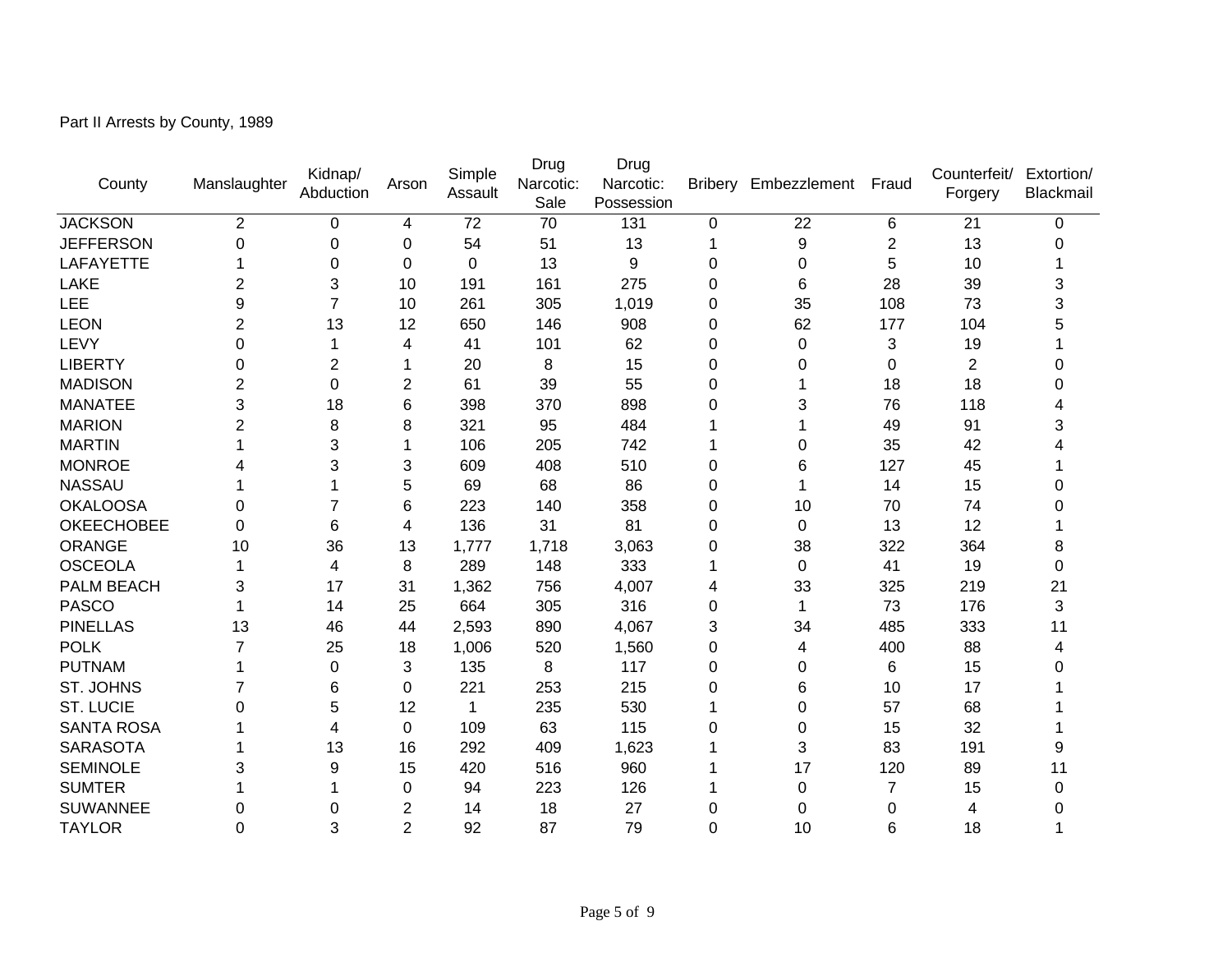| County         | Manslaughter | Kidnap/<br>Abduction | Arson | Simple<br>Assault | Drug<br>Narcotic:<br>Sale | Drug<br>Narcotic:<br>Possession | <b>Bribery</b> | Embezzlement Fraud |       | Counterfeit/<br>Forgery | Extorti<br><b>Blackn</b> |
|----------------|--------------|----------------------|-------|-------------------|---------------------------|---------------------------------|----------------|--------------------|-------|-------------------------|--------------------------|
| <b>UNION</b>   |              |                      |       | 19                | 19                        | 6                               | 0              |                    |       | 3                       | 0                        |
| <b>VOLUSIA</b> |              | 16                   | 6     | 815               | 783                       | 3,168                           | 0              | 105                | 300   | 183                     | 15                       |
| WAKULLA        |              | 4                    |       | 48                | 19                        | 24                              | 0              |                    | 4     | 9                       | 0                        |
| <b>WALTON</b>  |              | 4                    |       | 58                | 21                        | 62                              |                |                    | 13    | 8                       | 0                        |
| WASHINGTON     |              | 0                    |       | 9                 |                           | 5                               | 0              |                    | 8     | 3                       |                          |
| Total          | 187          | 589                  | 642   | 30,698            | 22,321                    | 63,204                          | 41             | 2,018              | 6,692 | 5,282                   | 307                      |

Extortion/ Blackmail

Part II Arrests by County, 1989

SOURCE: Florida Department of Law Enforcement. (1990). Crime in Florida, Florida uniform crime report, 1989. Tallahassee, FL: FDLE.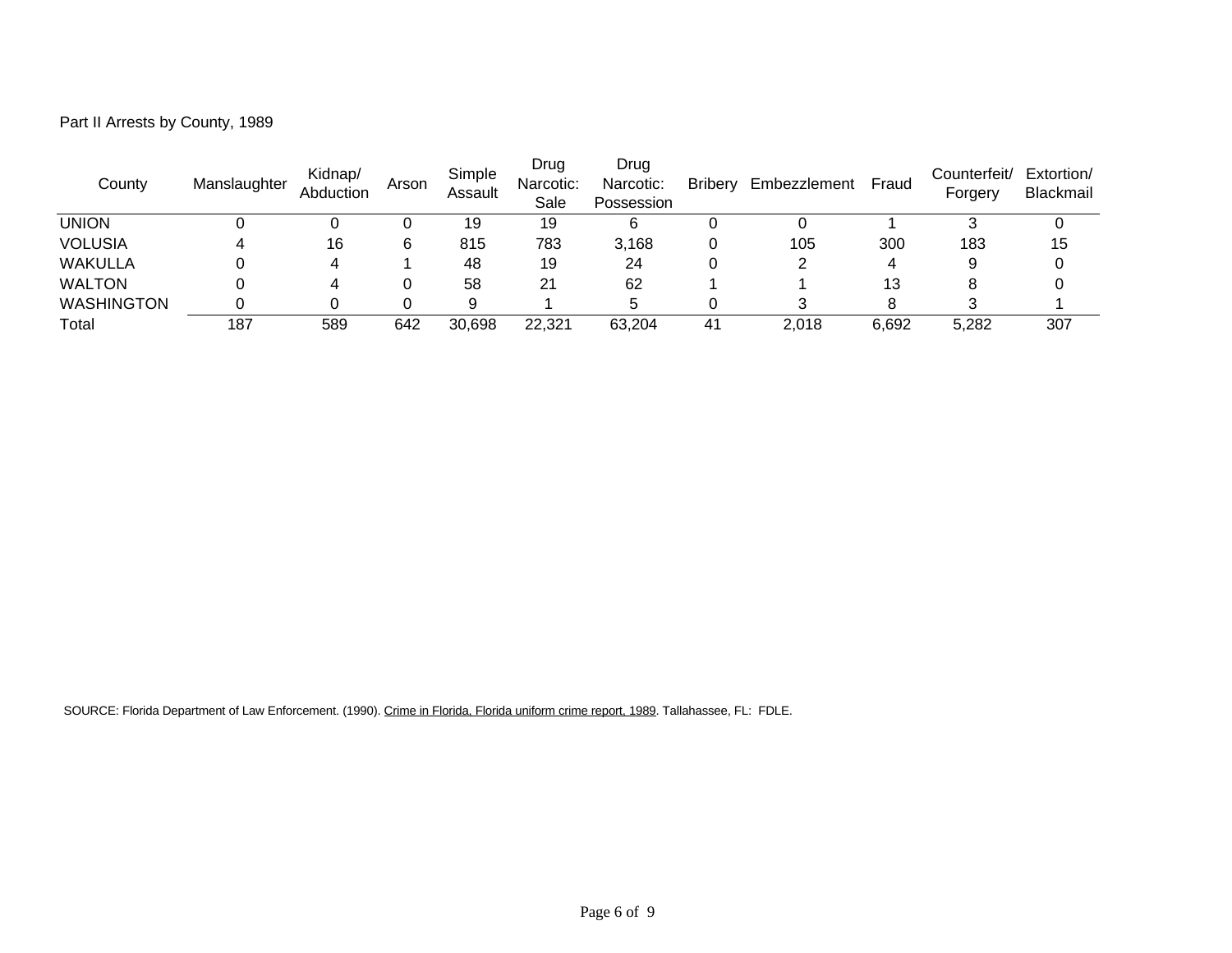Part II Arrests by County, 1989 (2)

| County              |       | Prostitution/<br>Intimidation Commercialized<br>Sex | Non-Forcible<br>Sex Offenses Buy/Sell/Receive | Stolen Property: | <b>DUI</b> | Destruction/Damage/<br>Vandalism | Gambling  | Weapon<br>Violations | Liquor Law<br>Violations | Miscellaneous |
|---------------------|-------|-----------------------------------------------------|-----------------------------------------------|------------------|------------|----------------------------------|-----------|----------------------|--------------------------|---------------|
| <b>ALACHUA</b>      | 312   | 76                                                  | 66                                            | 201              | 553        | 114                              | 3         | 209                  | 1,256                    | 3,279         |
| <b>BAKER</b>        | 43    | 0                                                   | 3                                             | 58               | 112        | 19                               | 0         | 10                   | 126                      | 384           |
| <b>BAY</b>          | 120   | 24                                                  | 57                                            | 106              | 575        | 201                              | 4         | 136                  | 1,148                    | 4,600         |
| <b>BRADFORD</b>     | 23    | 0                                                   | $\overline{7}$                                | 29               | 100        | 17                               | 0         | 33                   | 29                       | 229           |
| <b>BREVARD</b>      | 494   | 207                                                 | 50                                            | 83               | 1,682      | 101                              | 4         | 279                  | 685                      | 9,650         |
| <b>BROWARD</b>      | 886   | 1,579                                               | 247                                           | 1,091            | 4,233      | 372                              | 64        | 994                  | 844                      | 14,650        |
| <b>CALHOUN</b>      | 41    | 0                                                   | 3                                             | 23               | 66         | 15                               | 0         | 11                   | 6                        | 106           |
| <b>CHARLOTTE</b>    | 135   | 2                                                   | 18                                            | 152              | 801        | 13                               | 0         | 32                   | 149                      | 1,757         |
| <b>CITRUS</b>       | 37    | 0                                                   | 11                                            | 31               | 284        | 22                               | 0         | 29                   | 54                       | 1,274         |
| <b>CLAY</b>         | 64    | 0                                                   | 13                                            | 67               | 381        | 73                               | 0         | 66                   | 107                      | 1,532         |
| <b>COLLIER</b>      | 20    | 18                                                  | 77                                            | 53               | 1,237      | 69                               | 13        | 125                  | 150                      | 2,877         |
| <b>COLUMBIA</b>     | 9     |                                                     | 9                                             | 21               | 239        | 28                               | 0         | 31                   | 38                       | 883           |
| <b>DADE</b>         | 4,185 | 1,860                                               | 793                                           | 1,426            | 6,944      | 728                              | 386       | 2,092                | 4,526                    | 46,688        |
| <b>DESOTO</b>       | 35    | 0                                                   | 8                                             | 45               | 136        | 15                               |           | 21                   | 24                       | 480           |
| <b>DIXIE</b>        | 5     | 0                                                   | 1                                             | 8                | 23         | 2                                | 0         | 2                    | 40                       | 85            |
| <b>DUVAL</b>        | 118   | 1,499                                               | 233                                           | 285              | 2,762      | 170                              | 73        | 951                  | 636                      | 19,410        |
| <b>ESCAMBIA</b>     | 343   | 94                                                  | 120                                           | 92               | 703        | 254                              | 20        | 162                  | 305                      | 8,344         |
| <b>FLAGLER</b>      | 61    | 0                                                   | 4                                             | 17               | 194        | 16                               | $\pmb{0}$ | 26                   | 24                       | 312           |
| <b>FRANKLIN</b>     | 11    | 0                                                   | 0                                             | 24               | 41         | 4                                | 0         | 5                    | 11                       | 150           |
| <b>GADSDEN</b>      | 14    | 4                                                   | 7                                             | 18               | 97         | 30                               | 9         | 24                   | 22                       | 612           |
| <b>GILCHRIST</b>    |       | 0                                                   | 0                                             | 8                | 76         | 0                                | 0         | 9                    | 5                        | 69            |
| <b>GLADES</b>       | 20    | 0                                                   |                                               | 6                | 28         | 6                                | 0         | 5                    | 9                        | 214           |
| <b>GULF</b>         | 9     | $\Omega$                                            | 7                                             | 12               | 66         | 3                                | 0         | 11                   | 15                       | 293           |
| <b>HAMILTON</b>     | 12    | 0                                                   | $\overline{c}$                                | 19               | 59         | 7                                |           | 6                    | 16                       | 85            |
| <b>HARDEE</b>       | 5     | 0                                                   | 3                                             | 4                | 118        | $\overline{7}$                   | 0         | 13                   | 5                        | 120           |
| <b>HENDRY</b>       | 42    | 0                                                   | 13                                            | 27               | 240        | 25                               | 11        | 30                   | 13                       | 1,311         |
| <b>HERNANDO</b>     | 19    | 3                                                   | 19                                            | 9                | 340        | 45                               | 3         | 30                   | 98                       | 830           |
| <b>HIGHLANDS</b>    | 41    | $\Omega$                                            | 6                                             | 6                | 118        | 30                               | 4         | 30                   | 116                      | 999           |
| <b>HILLSBOROUGH</b> | 461   | 682                                                 | 132                                           | 140              | 2,496      | 329                              | 6         | 655                  | 1,013                    | 4,781         |
| <b>HOLMES</b>       | 5     | 0                                                   | 3                                             | 4                | 59         | 4                                | 0         | 4                    | 31                       | 65            |
| <b>INDIAN RIVER</b> | 215   | 13                                                  | 25                                            | 27               | 366        | 60                               | 3         | 63                   | 230                      | 1,845         |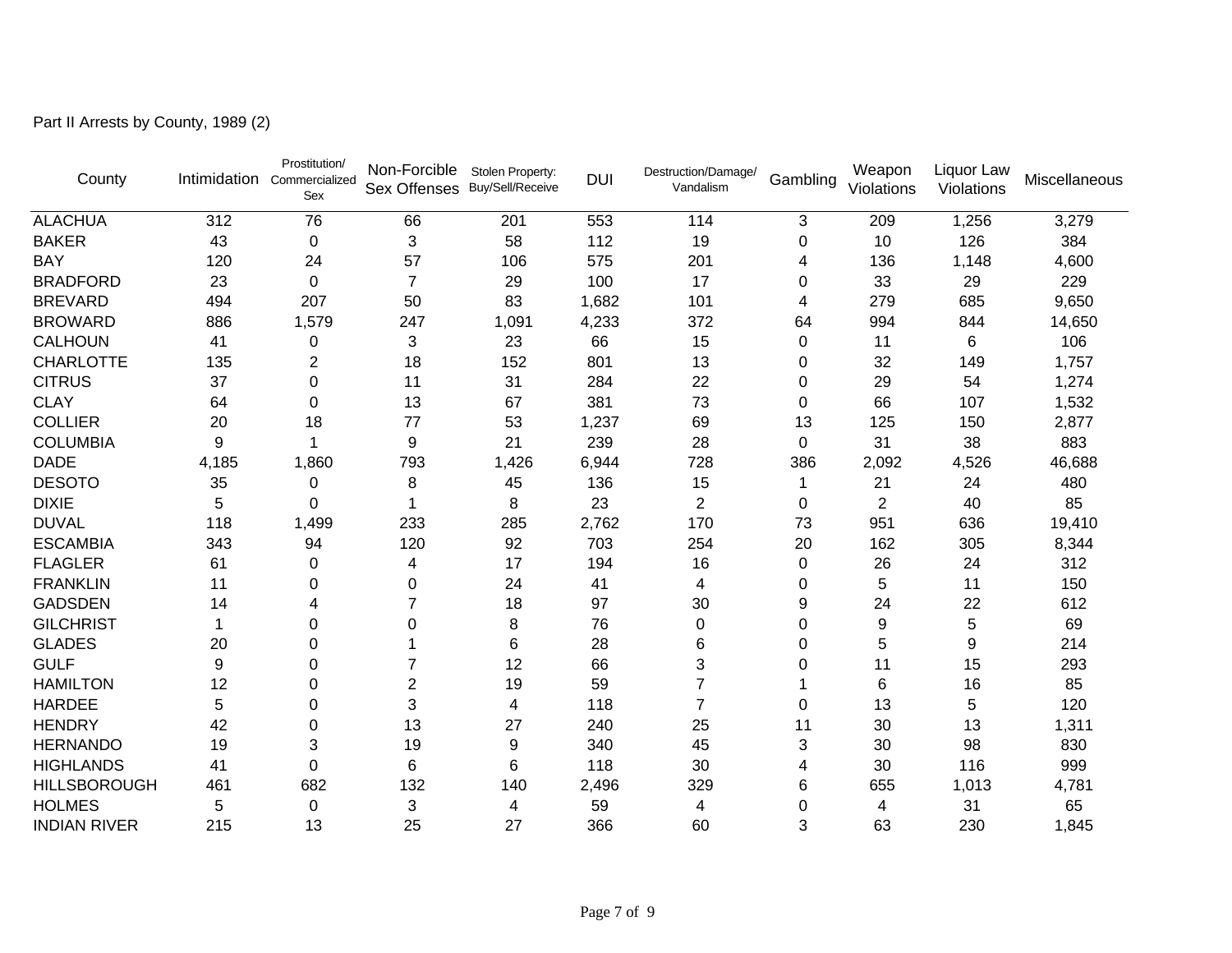Part II Arrests by County, 1989 (2)

| County            | Intimidation   | Prostitution/<br>Commercialized<br>Sex | Non-Forcible<br>Sex Offenses Buy/Sell/Receive | Stolen Property: | <b>DUI</b> | Destruction/Damage/<br>Vandalism | Gambling       | Weapon<br>Violations | Liquor Law<br>Violations | Miscellaneous |
|-------------------|----------------|----------------------------------------|-----------------------------------------------|------------------|------------|----------------------------------|----------------|----------------------|--------------------------|---------------|
| <b>JACKSON</b>    | 16             | $\mathbf 0$                            | 6                                             | 12               | 208        | 10                               | $\pmb{0}$      | 20                   | 13                       | 700           |
| <b>JEFFERSON</b>  | 22             | 0                                      | 9                                             | 13               | 34         | 12                               | 0              | 16                   | 5                        | 137           |
| <b>LAFAYETTE</b>  | 3              | 0                                      | 0                                             | $\overline{2}$   | 21         | $\overline{2}$                   |                |                      | 11                       | 95            |
| <b>LAKE</b>       | 154            | 10                                     | 40                                            | 51               | 569        | 51                               | 2              | 81                   | 283                      | 1,351         |
| LEE               | 707            | 68                                     | 82                                            | 38               | 1,546      | 59                               | 7              | 173                  | 1,108                    | 3,419         |
| <b>LEON</b>       | 42             | 11                                     | 61                                            | 55               | 302        | 194                              | $\overline{2}$ | 192                  | 482                      | 4,503         |
| LEVY              | 31             | 0                                      | 1                                             | 31               | 100        | 11                               | 0              | 12                   | 35                       | 283           |
| <b>LIBERTY</b>    | 12             | 0                                      | 7                                             | 1                | 32         | 4                                | 0              | 1                    | 3                        | 119           |
| <b>MADISON</b>    | 8              | 0                                      | $\overline{2}$                                | 16               | 68         | 13                               | 0              | 10                   | 8                        | 183           |
| <b>MANATEE</b>    | 193            | 125                                    | 68                                            | 108              | 665        | 62                               | $\overline{c}$ | 137                  | 186                      | 6,573         |
| <b>MARION</b>     | 73             | 58                                     | 55                                            | 77               | 632        | 125                              | 5              | 118                  | 178                      | 4,838         |
| <b>MARTIN</b>     | 129            | 6                                      | 27                                            | 55               | 613        | 42                               | 8              | 85                   | 373                      | 1,213         |
| <b>MONROE</b>     | 203            | 4                                      | 50                                            | 61               | 797        | 36                               | 0              | 80                   | 334                      | 3,554         |
| <b>NASSAU</b>     | 51             |                                        | 4                                             | 21               | 139        | 24                               | 0              | 24                   | 170                      | 491           |
| <b>OKALOOSA</b>   | 33             |                                        | 29                                            | 37               | 369        | 82                               | 0              | 32                   | 313                      | 2,855         |
| <b>OKEECHOBEE</b> | 117            | 0                                      | 15                                            | 21               | 156        | 13                               |                | 31                   | 19                       | 935           |
| <b>ORANGE</b>     | 939            | 777                                    | 188                                           | 139              | 2,867      | 162                              | 14             | 482                  | 1,629                    | 14,492        |
| <b>OSCEOLA</b>    | 78             | 26                                     | 13                                            | 18               | 751        | 37                               | 0              | 43                   | 99                       | 1,445         |
| PALM BEACH        | 737            | 628                                    | 199                                           | 316              | 1,632      | 293                              | 35             | 686                  | 1,647                    | 13,397        |
| <b>PASCO</b>      | 193            | 11                                     | 48                                            | 74               | 1,824      | 59                               | 1              | 69                   | 139                      | 3,832         |
| <b>PINELLAS</b>   | 574            | 304                                    | 430                                           | 782              | 2,725      | 225                              | 43             | 655                  | 2,135                    | 8,941         |
| <b>POLK</b>       | 433            | 230                                    | 114                                           | 47               | 1,074      | 168                              | 29             | 329                  | 823                      | 5,193         |
| <b>PUTNAM</b>     | 21             | 3                                      | 4                                             | 9                | 193        | 18                               | 0              | 20                   | 25                       | 320           |
| ST. JOHNS         | 78             | 3                                      | 6                                             | 7                | 201        | 6                                | 0              | 8                    | 18                       | 597           |
| <b>ST. LUCIE</b>  | 173            | 101                                    | 22                                            | 39               | 569        | 53                               | 72             | 109                  | 33                       | 2,277         |
| <b>SANTA ROSA</b> | 47             | $\mathbf 0$                            | 12                                            | 9                | 264        | 21                               | 0              | 16                   | 66                       | 980           |
| <b>SARASOTA</b>   | 315            | 277                                    | 107                                           | 86               | 971        | 90                               | 0              | 243                  | 1,134                    | 7,596         |
| <b>SEMINOLE</b>   | 147            | 105                                    | 92                                            | 63               | 876        | 61                               | 6              | 134                  | 205                      | 4,324         |
| <b>SUMTER</b>     | 10             | 0                                      | 5                                             | 10               | 135        | 17                               | 2              | 25                   | 31                       | 297           |
| <b>SUWANNEE</b>   | $\overline{c}$ | 0                                      | 3                                             | 13               | 82         | 8                                | 0              | 13                   | 6                        | 51            |
| <b>TAYLOR</b>     | $\overline{7}$ | 0                                      | 5                                             | $\overline{7}$   | 133        | 22                               | 0              | 21                   | 15                       | 596           |